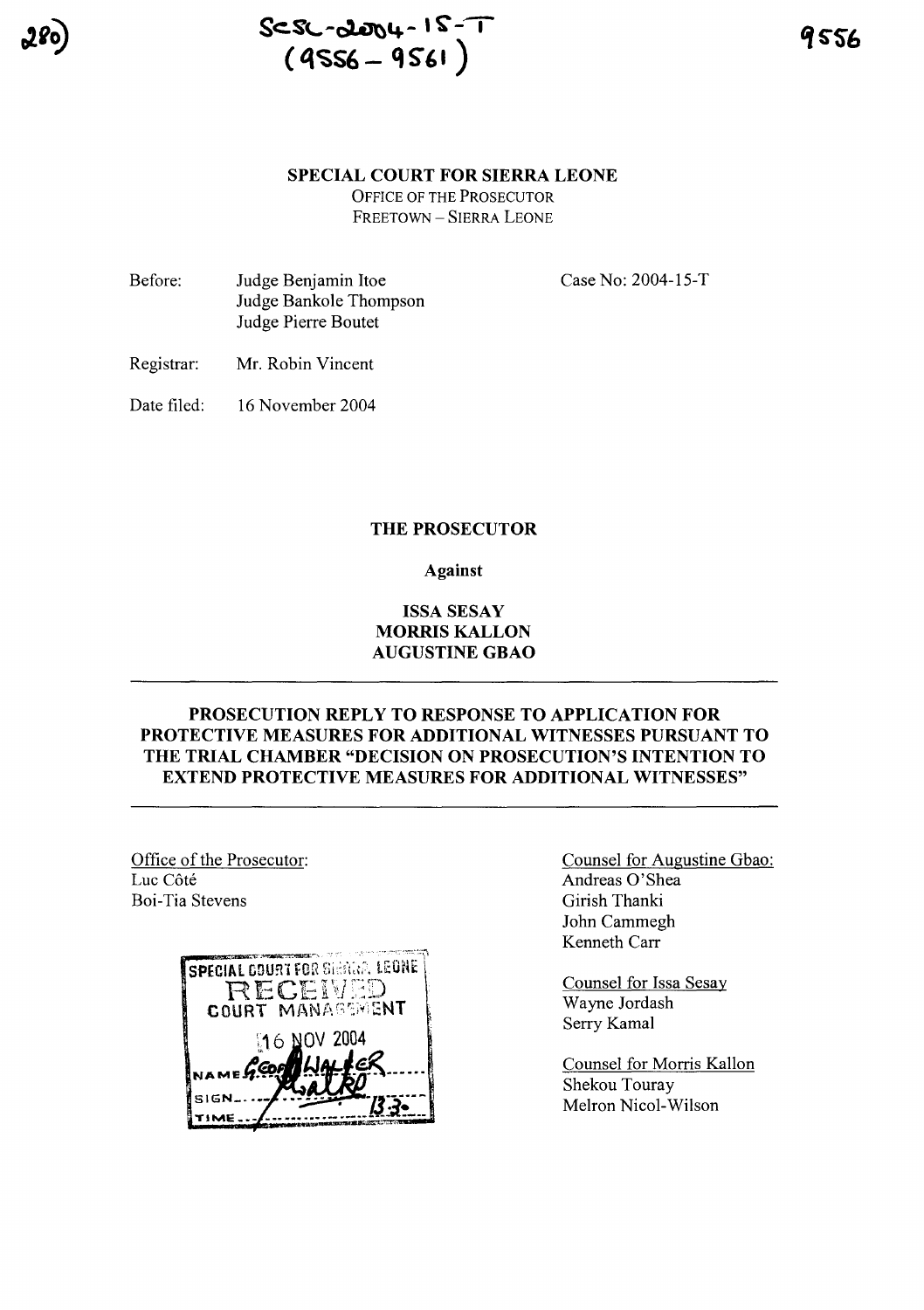Prosecutor Against Gbao et al, SCSL-2004-15-T

## SPECIAL COURT FOR SIERRA LEONE OFFICE OF THE PROSECUTOR FREETOWN - SIERRA LEONE

### THE PROSECUTOR

Against

## ISSA SESAY MORRIS KALLON AUGUSTINE GBAO

# PROSECUTION REPLY TO RESPONSE TO APPLICATION FOR PROTECTIVE MEASURES FOR ADDITIONAL WITNESSES PURSUANT TO THE TRIAL CHAMBER "DECISION ON PROSECUTION'S INTENTION TO EXTEND PROTECTIVE MEASURES FOR ADDITIONAL WITNESSES"

### I. INTRODUCTION

1. The Prosecution files this reply to the response to the Prosecution's application for protective measures for additional witnesses filed on behalf of the accused Augustine Gbao, on 12 November 2004. In the response, the Defence opposes in its current form the disclosure period of unredacted statements of Prosecution witnesses and requests that the Prosecution be ordered to disclose unredacted statements of its witnesses either 42 days before they testify or 14 days before the start of a trial session, whichever comes first. The Prosecution submits that the Defence request should be denied and the Prosecution's application for protective measures for additional witnesses, including the non-disclosure of their unredacted statements until at least 42 days before they testify, be granted.

#### II. BACKGROUND

2. On 2 November 2004, the Prosecution filed an application seeking protective measures for additional Prosecution witnesses.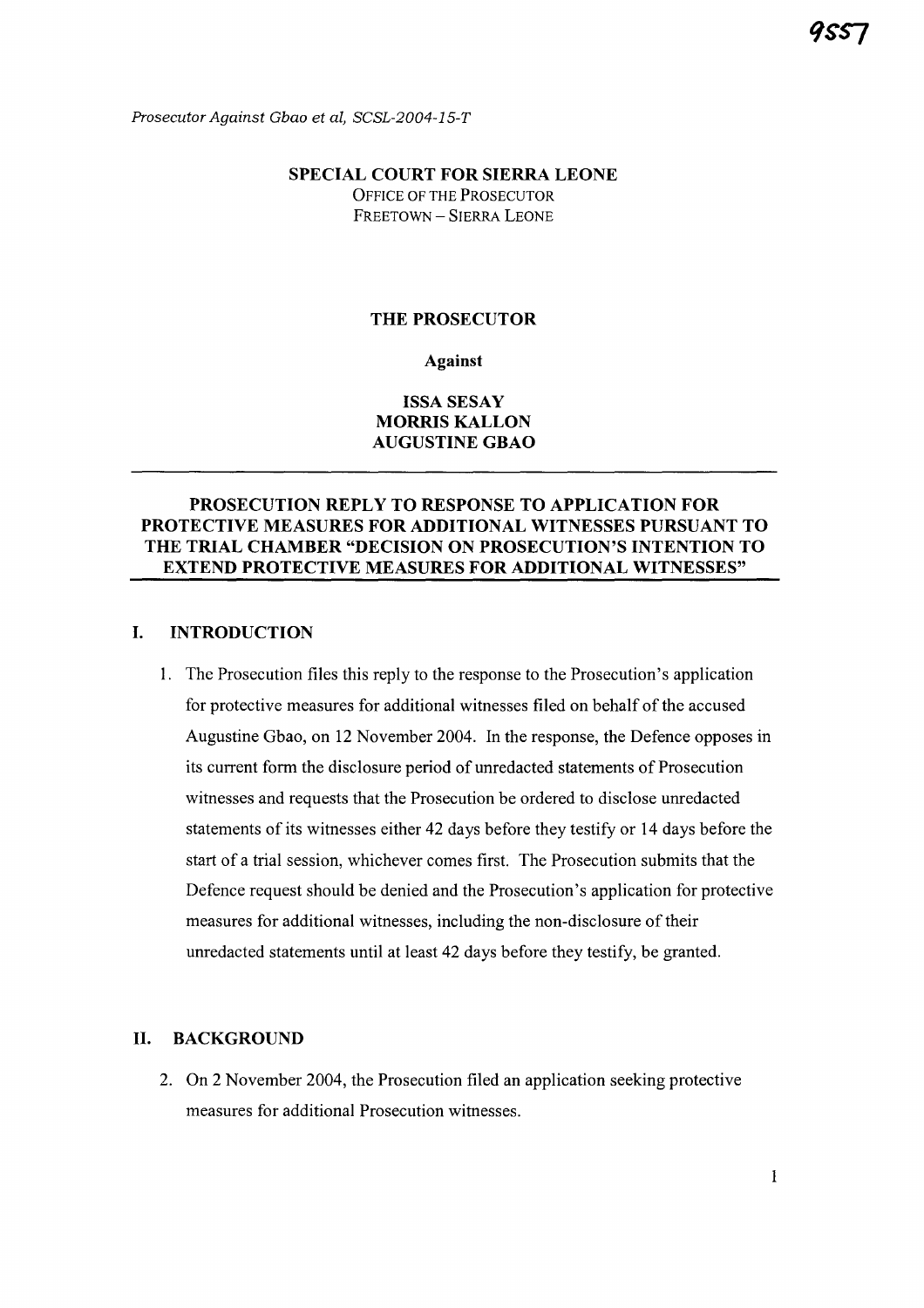3. On 12 November 2004, the Defence for the accused Augustine Gbao filed a reply to the Prosecution's application. In the said reply, the Defence opposed the measure which requires the unredacted statements of Prosecution witnesses to be disclosed at least 42 days before the witnesses testify. The Defence requests that the unredacted statements of Prosecution witnesses be disclosed 42 days before they testify or 14 days in advance of the commencement of the trial session, whichever comes first.

# **III. ARGUMENT**

# **There is insufficient justification for varying the time period for the disclosure of** unredacted **witness statements**

- 4. The Defence request in effect seeks to modify the existing protective measure i.e. the 42-day disclosure period already ordered by the Chamber. The proposed modification could conceivably result in a requirement that unredacted statements, thus the identity of witnesses, be disclosed earlier than 42 days before the witnesses testify. The Defence response proffers no cogent justification for this variation.
- 5. The Prosecution submits that in order to modify the witness protective measures granted by the Trial Chamber, a factor to be considered is whether there has been a substantial change in the security situation of witnesses. This position is supported by the Trial Chamber's decision in *The Prosecutor v. Issa Sesay et al., SCSL-04-15-T, Decision on Prosecution Motion for Modification ofProtective Measures for Witnesses, dated 5 July 2004. In that decision, the Chamber* concluded that the protective measures granted during the pre-trial phase would continue to remain in effect as "there exists no substantial change in the circumstances regarding the security of witnesses that would justify any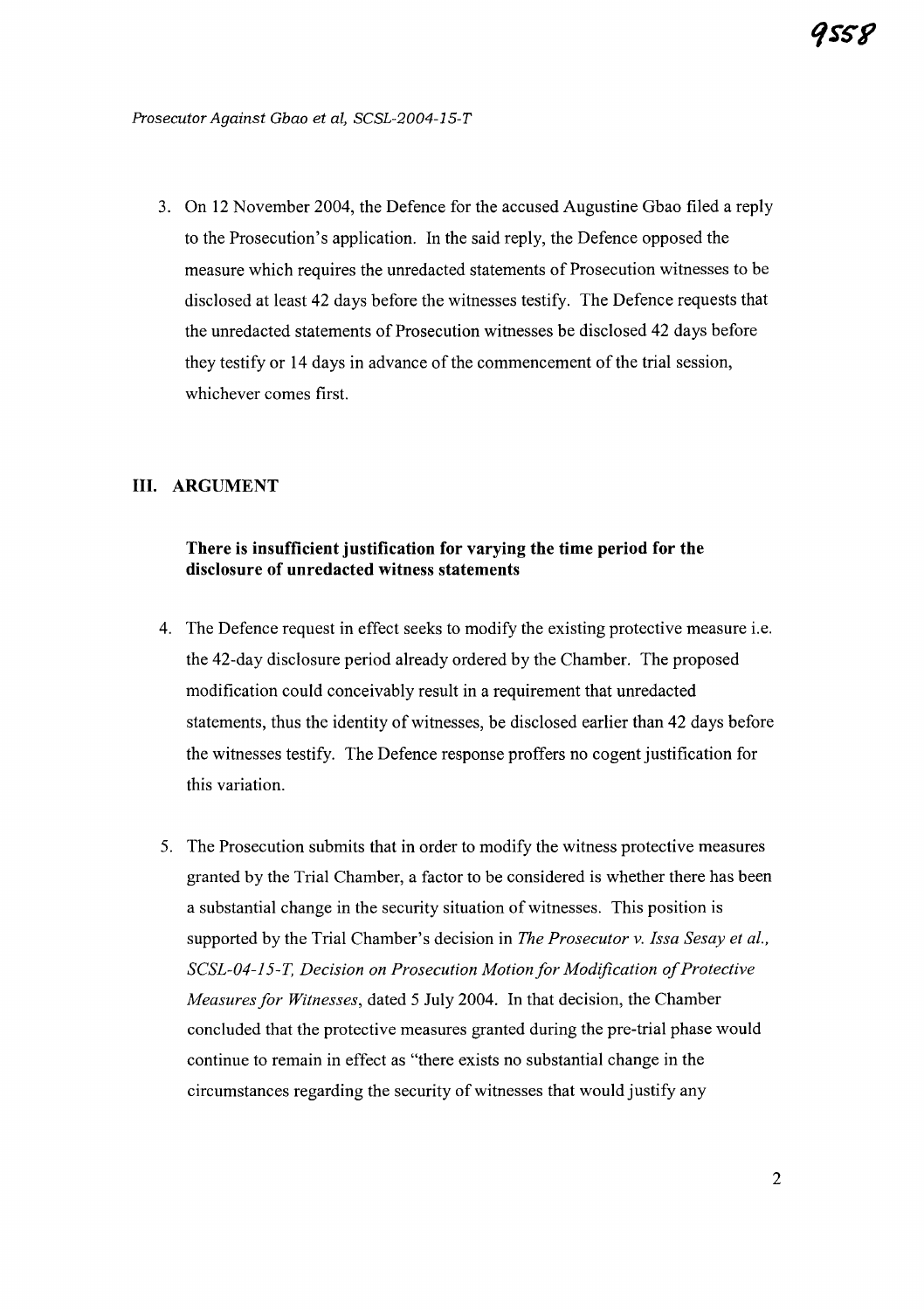modification to the protective measures decisions that were previously issued at the pre-trial phase  $\dots$ <sup>1</sup>

- 6. In relation to the 42-day disclosure period, the Chamber, in the afore-mentioned decision, considered the information provided in support of the Prosecution's application and pointedly stated that due to the fragile security situation still existing in Sierra Leone, the rolling disclosure of unredacted statements 42 days prior to the testimony of witnesses is to remain unchanged.<sup>2</sup>
- 7. It is submitted that a substantial change affecting the rights ofthe accused would also be a factor to consider in determining whether to modify witness protective measures.
- 8. The Defence response provides no evidence either of a substantial change in the circumstances regarding the security of witnesses nor of a substantial change in the circumstances affecting the rights of the accused to support its position that the current order should be changed. The reason given in the Defence response for the proposed modification i.e. adequate time for Defence investigation and trial preparation does not arise from a new situation. Such factor existed at the time the Chamber made the order for the 42 days disclosure period to remain in place in its decision on the Prosecution's Motion for Modification of Protective Measures for Witnesses, dated 5 July 2004. In reaching that decision, the Trial Chamber gave due consideration to the rights of the accused persons. $3$
- 9. The Prosecution notes that the Defence which now opposes the 42-day disclosure period in its current form, did not file any response at the time the Prosecution filed its application for the modification of protective measures for witnesses, and should therefore not be permitted to raise arguments which it should have raised then.

 $<sup>1</sup>$  See paragraph 21 of that decision.</sup>

 $2$  See paragraph 23 of that decision.

 $3$  See generally the decision in that case.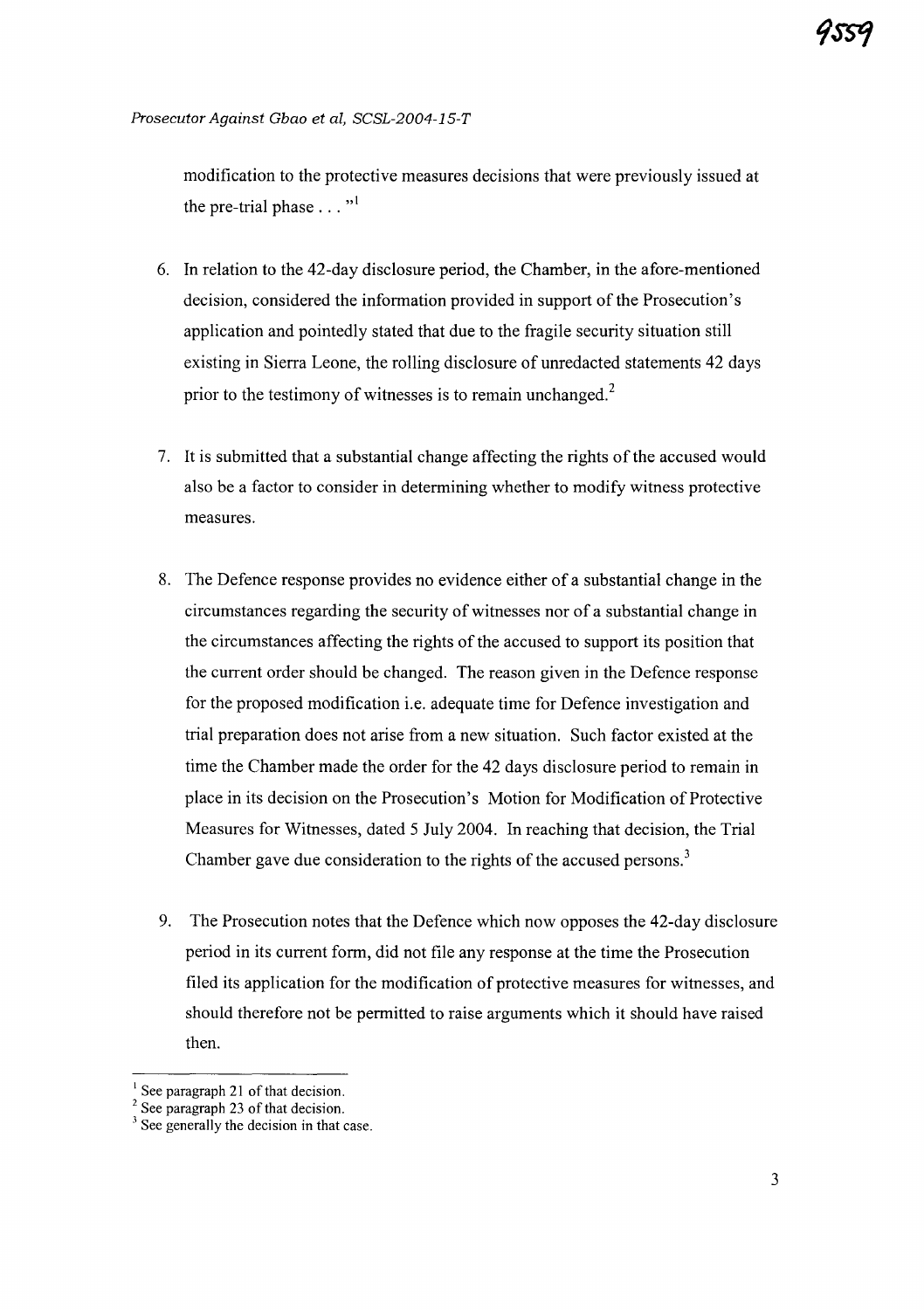- 10. At any rate, the rights of the accused to a fair trial as guaranteed by Article 17 of the Statute for the Special Court is subject to protective measures for victims and witnesses. The Prosecution submits that the 42-day disclosure period in its current form strikes an adequate balance between the rights of the accused and the need to protect victims and witnesses, as it gives the Defence ample time to receive identifying witness information and prepare for cross-examination whilst also protecting witnesses. Further, each defence team is assigned an investigator, and the remaining investigation to be undertaken viz the identity of a witness does not entail cumbersome legal work so as to detract a lawyer from on-going trial work. Moreover, 42 days amount to 6 weeks, the anticipated duration of a trial session, therefore all of the unredacted statements of the witnesses selected for a given trial session would have been disclosed in advance ofthe commencement of the trial session.
- 11. The Prosecution submits that pegging the disclosure of unredacted witness statements to the date of commencement of a trial session rather than to the anticipated date of the testimony of a witness runs the risk of exposing the identity of witnesses much longer than is necessary, as in the case for example, where the unredacted statement of a witness is disclosed before the start of a trial session and the witness ends up not testifying during that trial session as a result of some unforeseen circumstance. In such a scenario and under the Defence proposal, for a given trial session of six weeks, it is conceivable that the identity of a witness could be disclosed at least 14 weeks before the witness testifies.
- 12. Linking disclosure to the date of testimony allows for more control over the length of period of exposure of the identity of the witness. The pace of the trial session could reasonably be used to assess whether a witness scheduled to testify that session will testify or not, with the resulting effect of minimizing overly long periods of disclosure of the identity of witnesses.